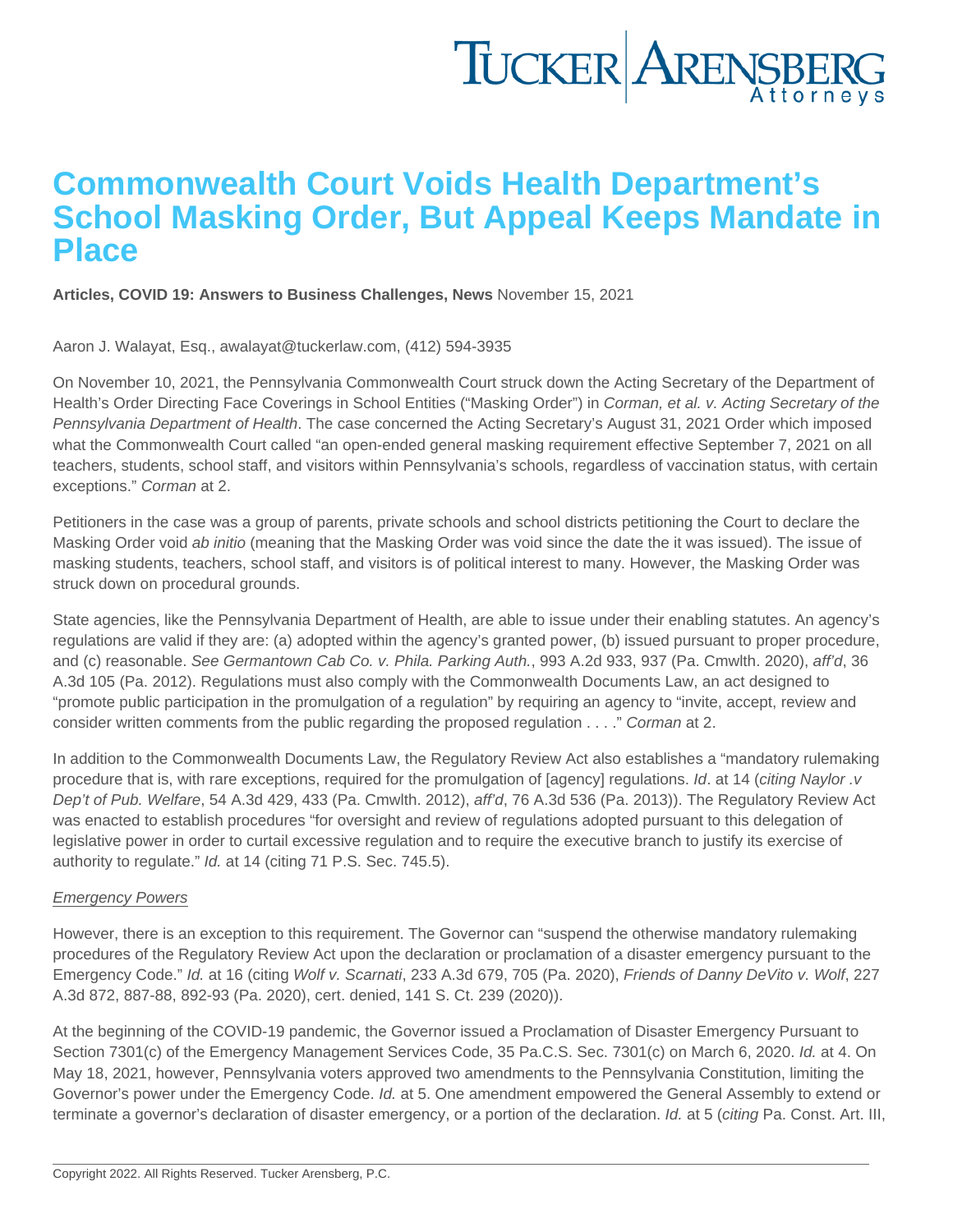# TUCKER ARENSBE

Sec. 9). The other amendment limited a governor's disaster emergency declaration to 21 days absent extension by the General Assembly. Id. at 5-6 (citing Pa. Const. Art. IV, Sec. 20).

After these amendments were adopted, the General Assembly terminated the May 6, 2020 Emergency Declaration on June 10, 2021. Id at 6. The Governor has not issued another proclamation of disaster emergency since. Id.

There were two central questions to the case:

- Does the Masking Order constitute a rule or regulation subject to the prevision of the Regulatory Review Act?
- Does the Masking Order violate the principles governing the delegation of legislative authority?

#### Id. at  $10$ .

#### Did the Masking Order Have to Go Through the Formal Regulatory Rulemaking Procedure?

The Court first considered whether the Masking Order "represent[ed] a rule or regulation subject to the formal requirements for regulatory rulemaking." Id. at 16. This question is significant because, while substantive rules require the procedures of the Commonwealth Documents Law and the Regulatory Review Act, simple "statements of policy," statements which merely "announce … to the public of the policy which the agency hopes to implement in future rulemakings or adjudications," do not require the procedures. Id. at 17 (citing Pa. Hum. Res. Comm'n v. Norristown Area Sch. Dist., 374 A.2d 671, 679 (Pa. 1977)).

The "critical distinction" between substantive rules and "statements of policy" is the "different practical effect that these two types of pronouncements have in subsequent administrative proceedings." Id. The Court found that the language of the Masking Order "clearly mandate[d]" students, teachers, staff, and visitors to wear masks, rather than merely express the Department's policy. Id. at 18. Specifically, the Court noted the Masking Order's plain language which reads that "[e]ach teacher, child/student, staff, or visitor working, attending, or visiting a School Entity shall wear a face covering indoors, regardless of vaccination status." Id. at 18 (citing Masking Order at 4) (emphasis added). Because the Masking Order sought to create a new "binding norm" with legal effect, the regulation must go through the proper processes unless it was already authorized by statute or regulation. Id. at 20. The dissent, on the other hand, disagreed on this point, arguing that the Masking Order was an "interpretive rule." Dissent at MHW-11.

## Did the Acting Secretary of Health Have Express Statutory Authority to Implement the Masking Order?

The Acting Secretary argued that she enacted the Making Order through authority granted to the Secretary by Section 5 of the Disease Control Law, 35 P.S. Sec. 521.5, Section 2102(a) of the Administrative Code, 71 P.S. Sec. 532(a), Section 8 of the Act of April 27 1905, P.L. 312, 71 P.S. Sec. 1403(a) and the Department of Health's regulation at 28 Pa. Code Sec. 27.60. Id. at 21. The Masking Order itself stated that these statutory authorities "allow the Department to implement any disease control measure appropriate to protect the public from the spread of infectious disease. Id. at 21 (citing Masking Order at 3).